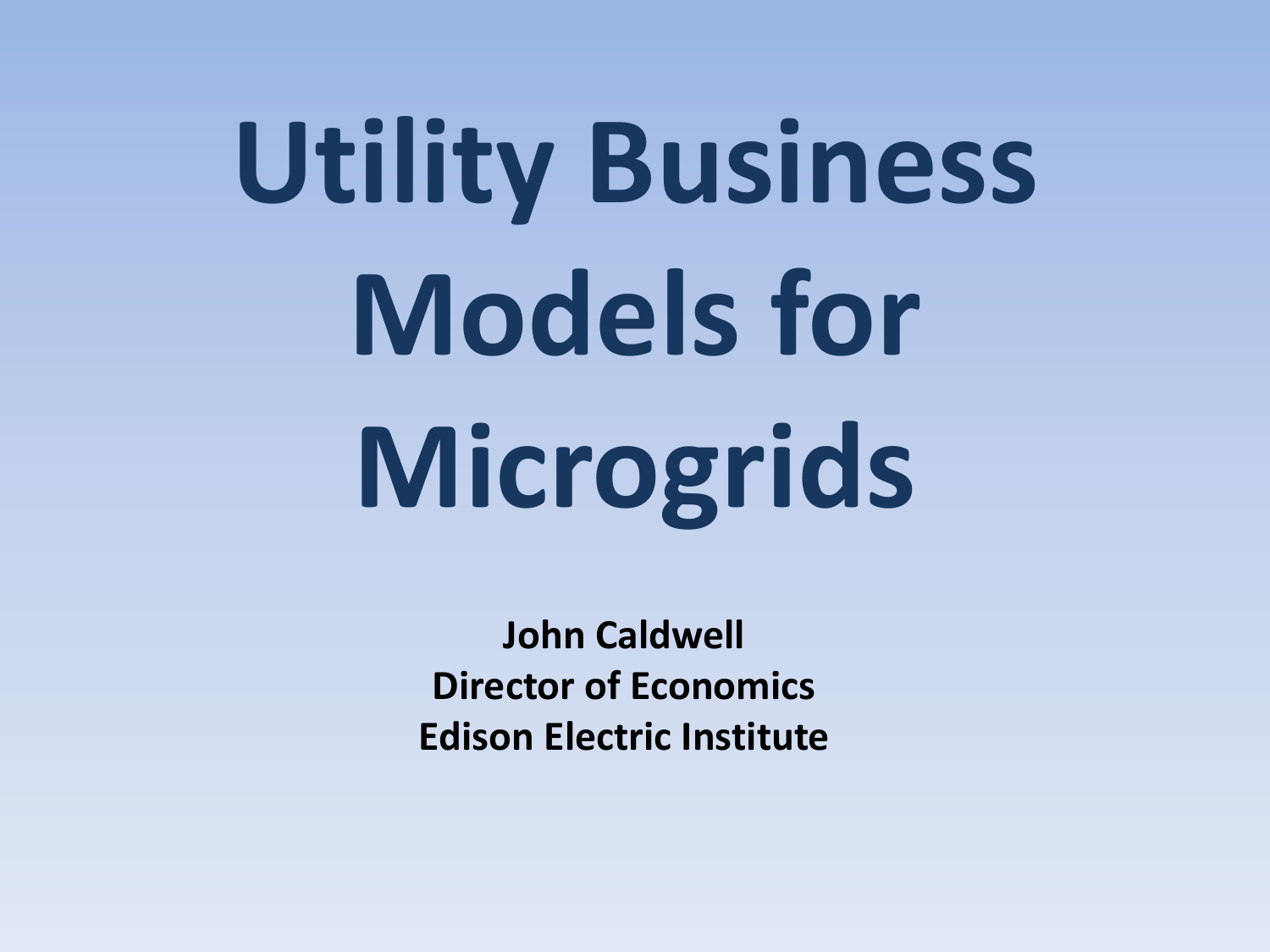### **Do Microgrids Constitute the First Phase in the Evolution to a Distributed Grid?**



Based on "Utility 2.0 and the Dynamic Microgrid", Mani Vadari and Gary Stokes, *Fortnightly Magazine*, November 2013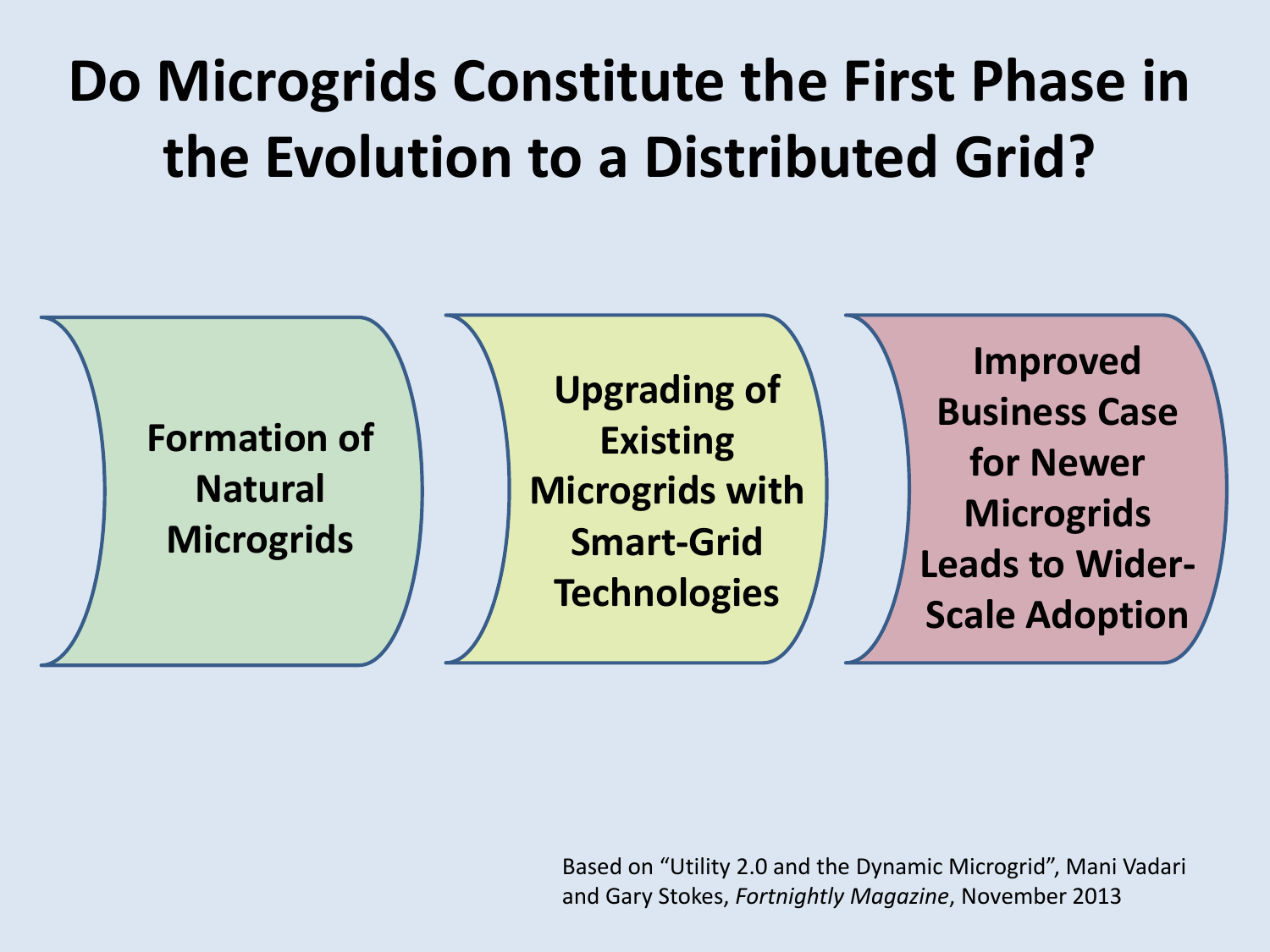### **Drivers for Microgrid Development**

**Protection of Mission Critical Facilities**

#### **Reliability Concerns Stemming from Aging Infrastructure / Superstorms**



**Declining Cost of Distributed Energy Resources**

**Evolution of More Effective Microgrid Control Technologies**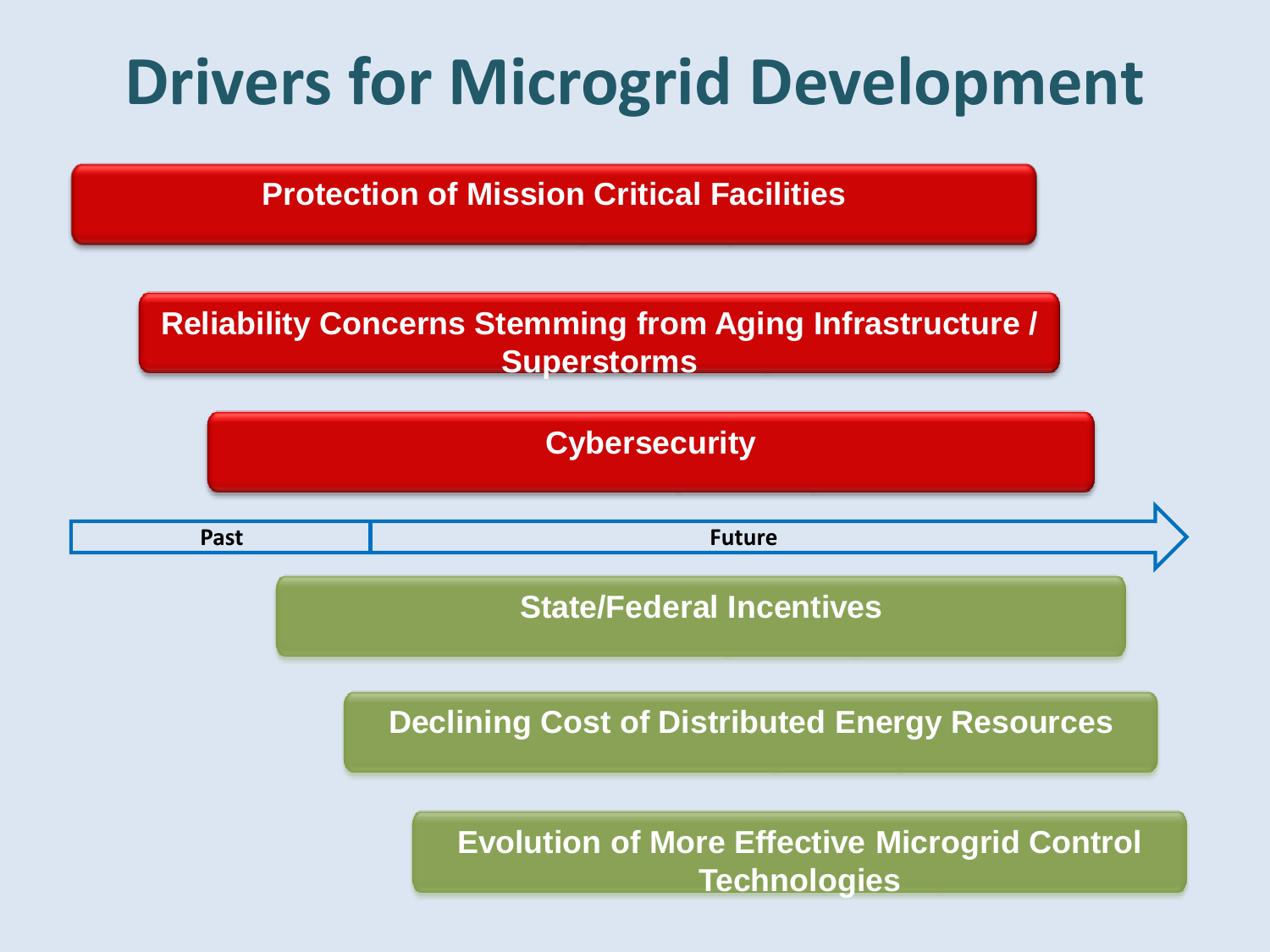### **Global Trends in Microgrid Capacity**



Source Data: Navigant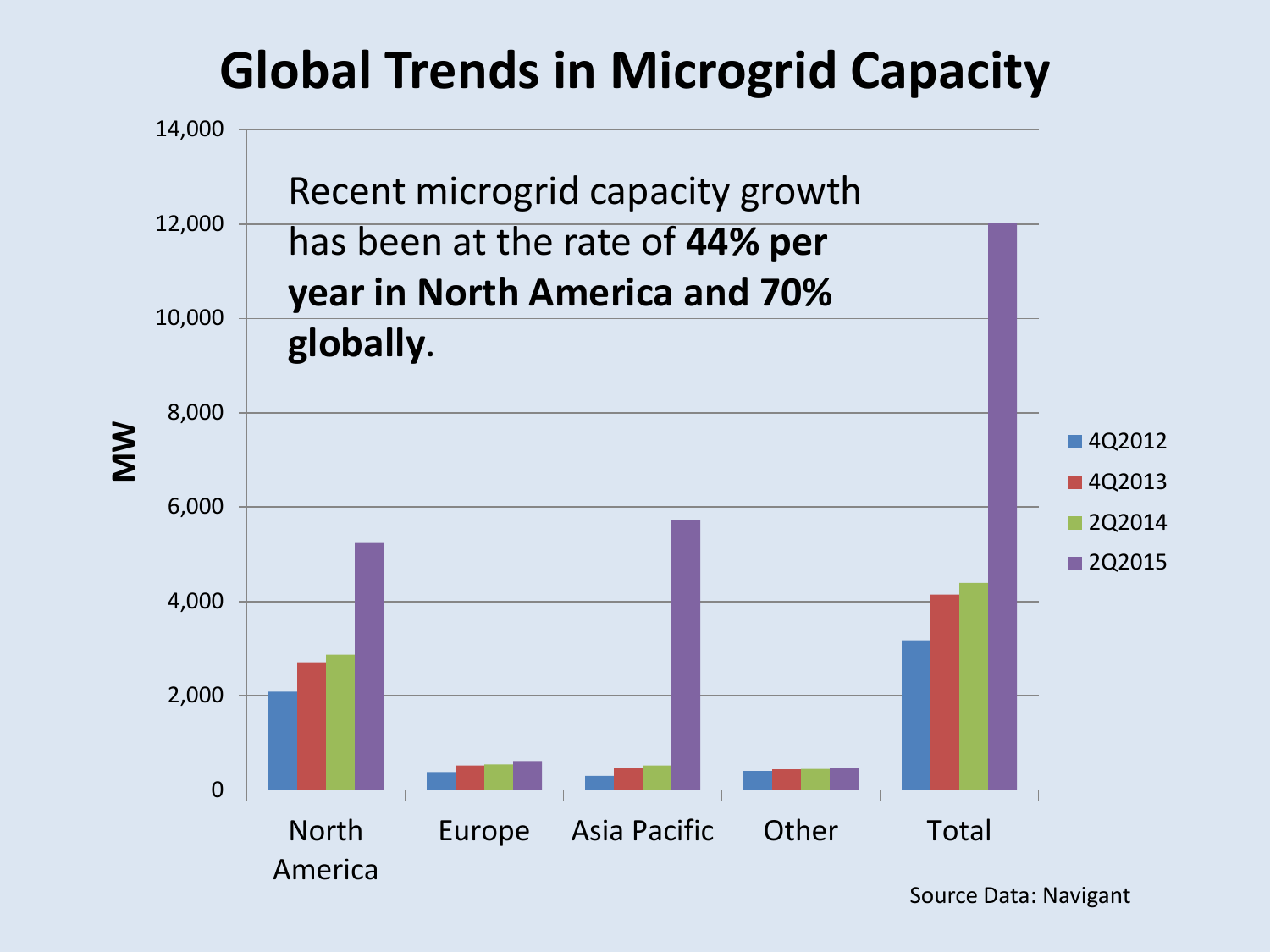### **Who Is Building Microgrids in the U.S.?**



Source Data: Navigant Research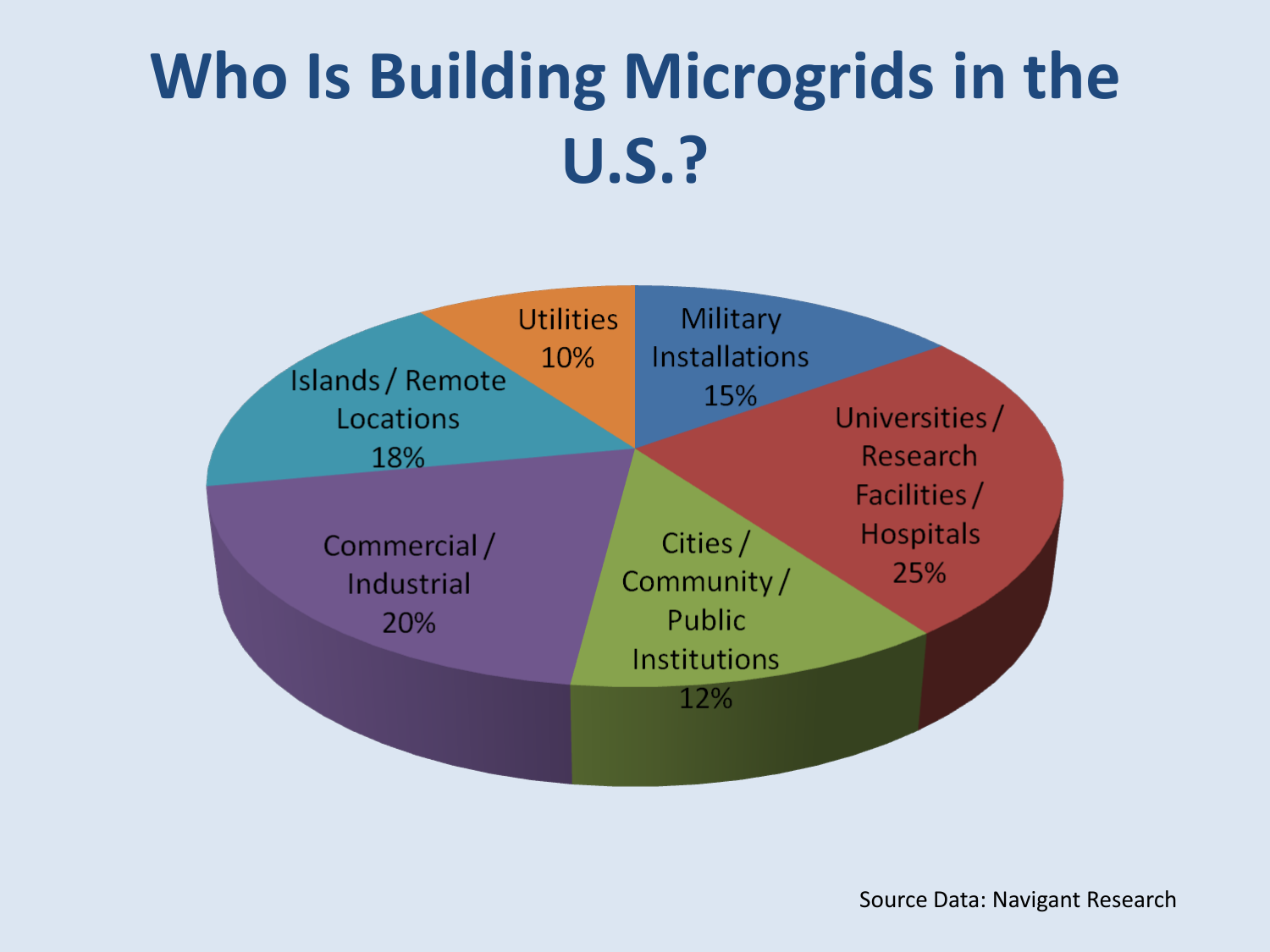### **The Current Outlook**



Source: Utility Dive: "The Utility View of Microgrids", 2014 Survey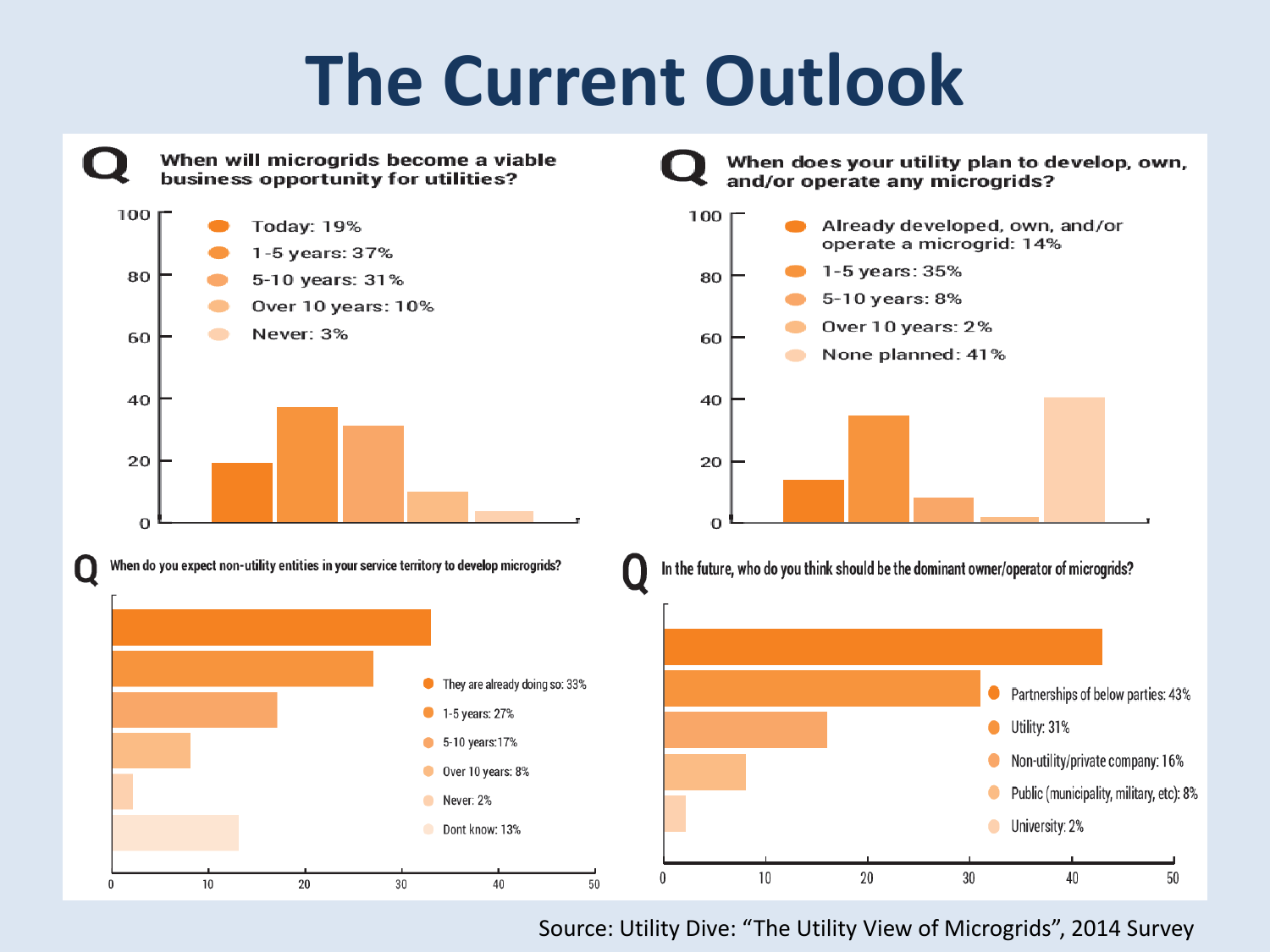### **Who Benefits from Microgrids?**





**Remote** 

**Sites**

Mines

Factories Data Centers Hospitals





Extreme Weather Events / Natural Disasters



**Vulnerable** 

Targeted Facilities

**Critical** 

**Loads**

Military Bases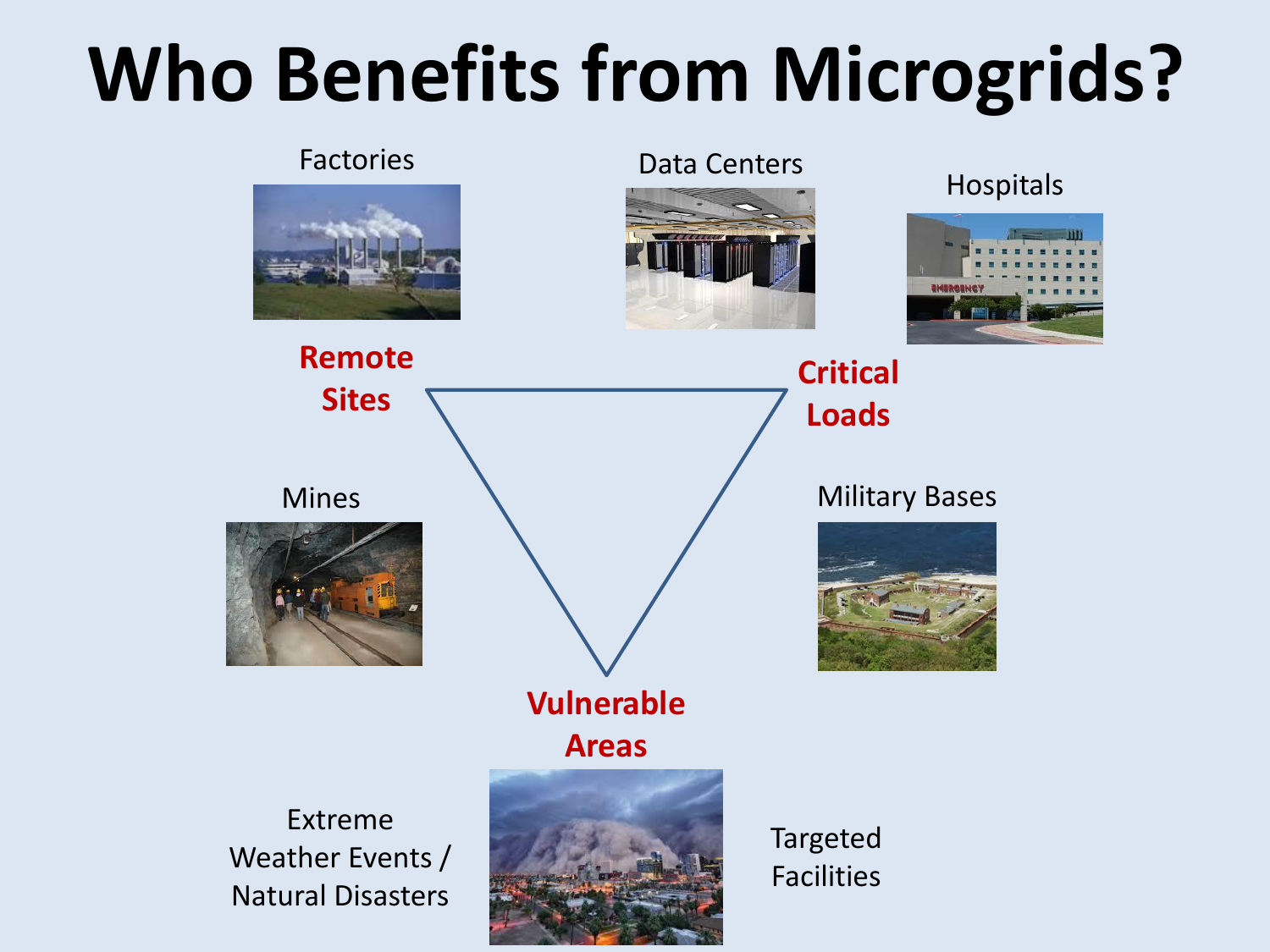### **Potential Elements of a Microgrid Campus**

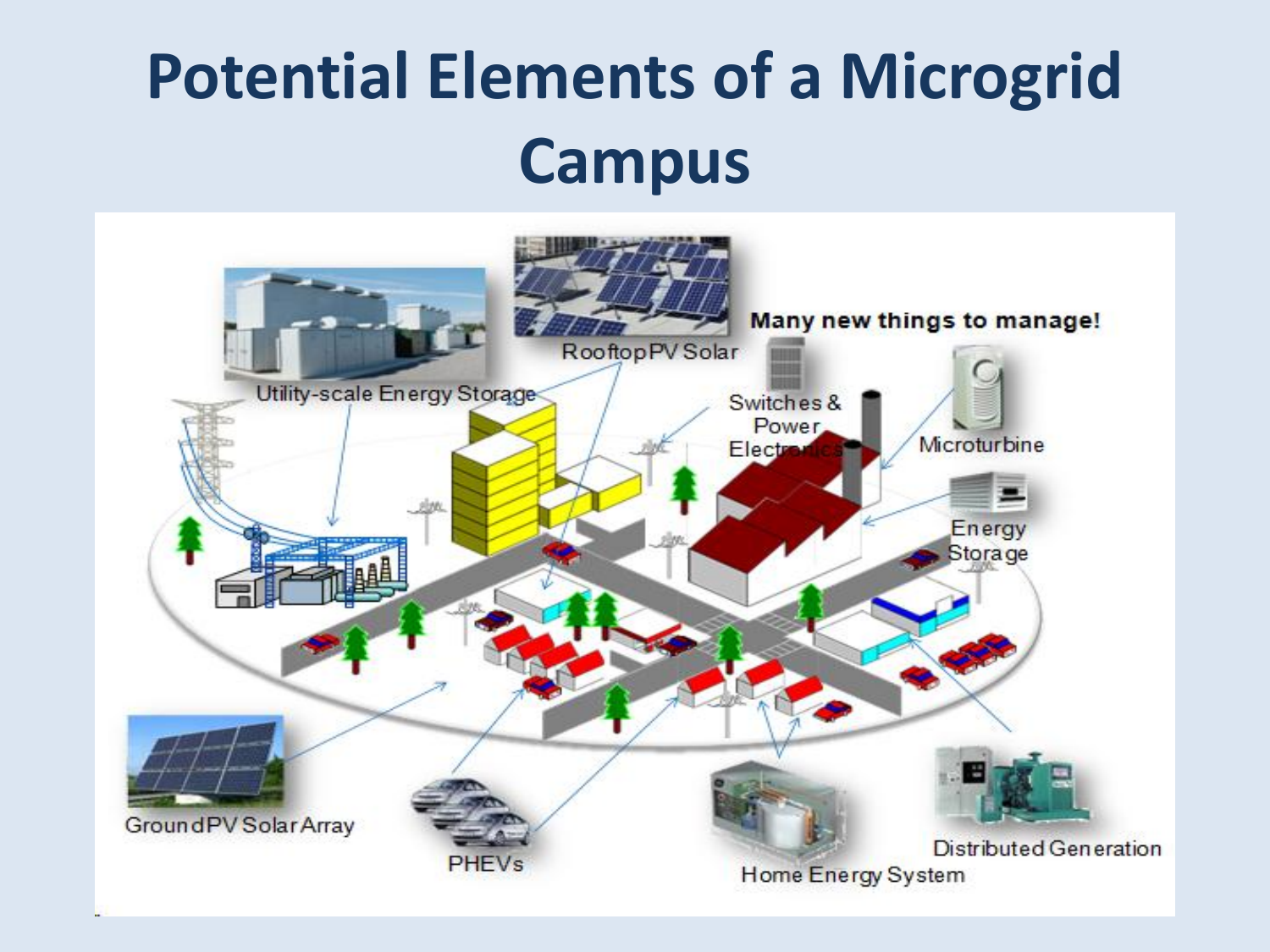## **Benefits for Utilities**

- Improved system reliability
- New source of ancillary services
- Reduced needs for capital infrastructure investment
- Greater capacity to accommodate intermittent renewable resources
- **Ownership provides new revenue stream**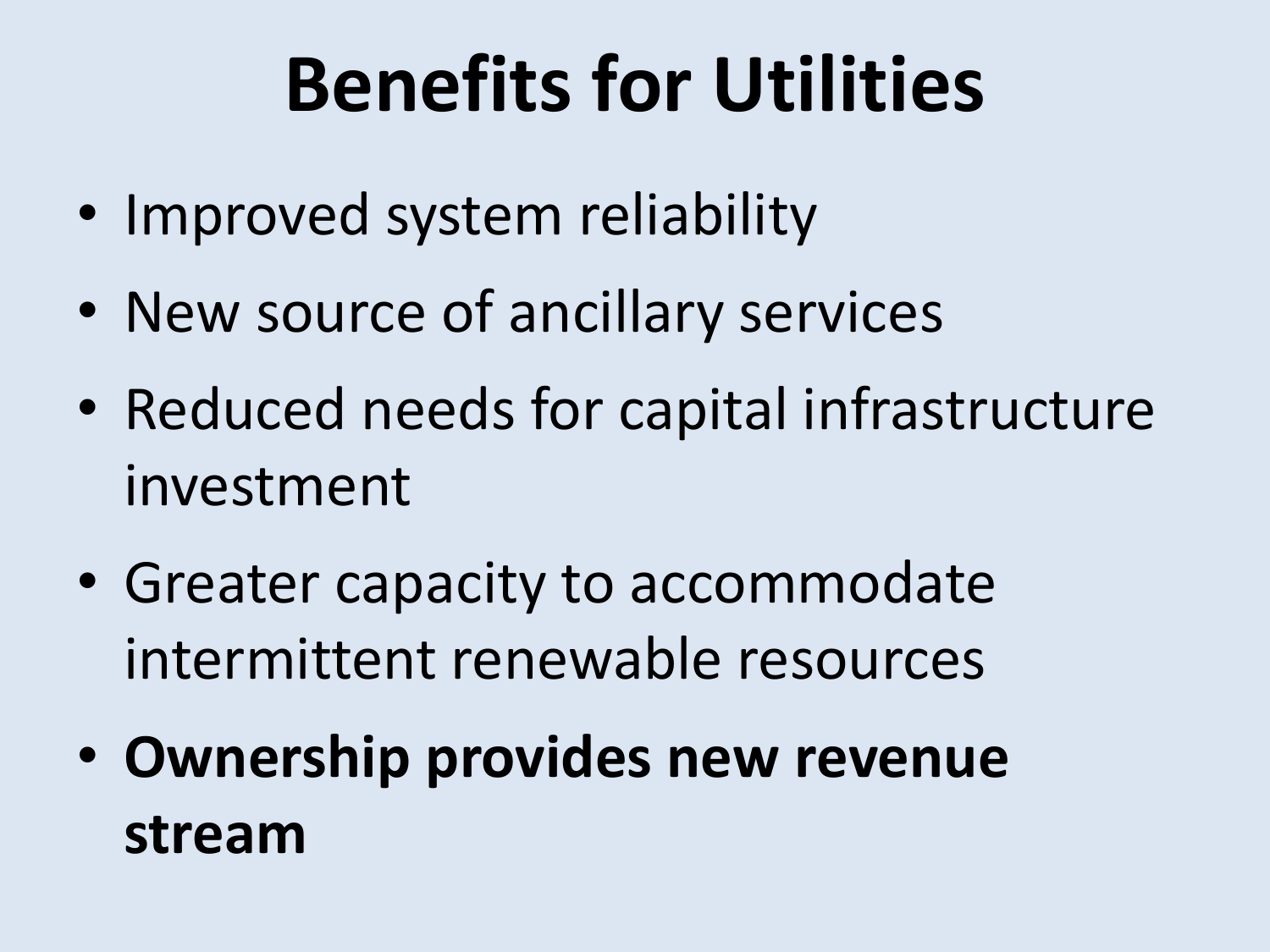### Benefits of Utility Involvement

- 1. Systems would be **less encumbered by legal and regulatory uncertainty** / could be deployed within the current regulatory framework
- 2. Uninhibited customer recruitment and participation would allow DERs to be **optimally sized**
- **3. Cost savings** by avoidance of duplicate wires investment
- 4. Able to **leverage utility's knowledge and expertise** to strategically locate microgrids and maximize overall value to grid
- 5. Microgrids potentially enable utilities to **offer differentiated products and services tailored to specific customer needs**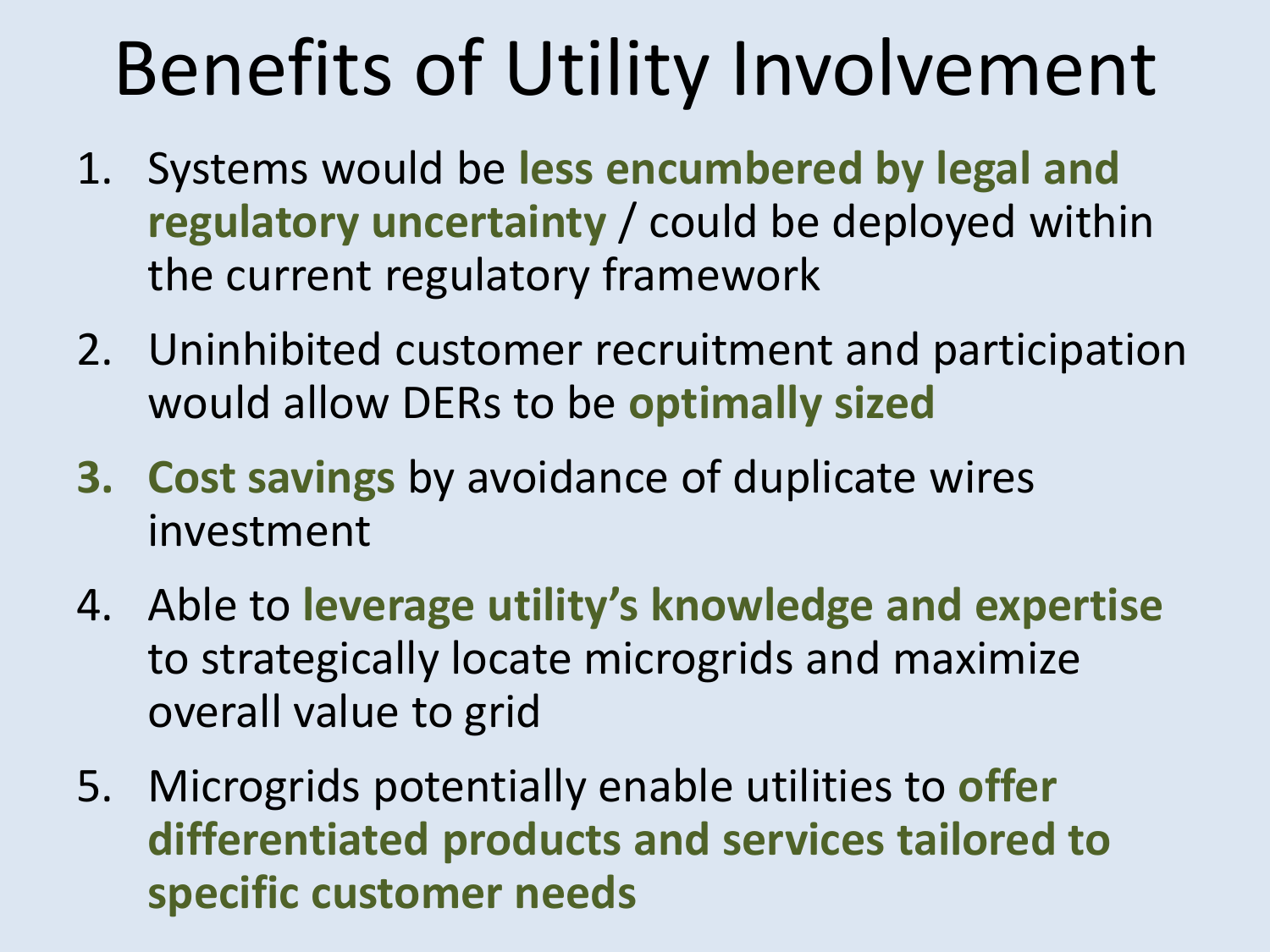### **Unbundled Utility Model**

- Utility owns and maintains distribution facilities serving the microgrid (not generation or storage)
- Will likely operate or direct the microgrid control system
- Will actively partner with customers and energy providers to facilitate and manage load aggregation and energy supply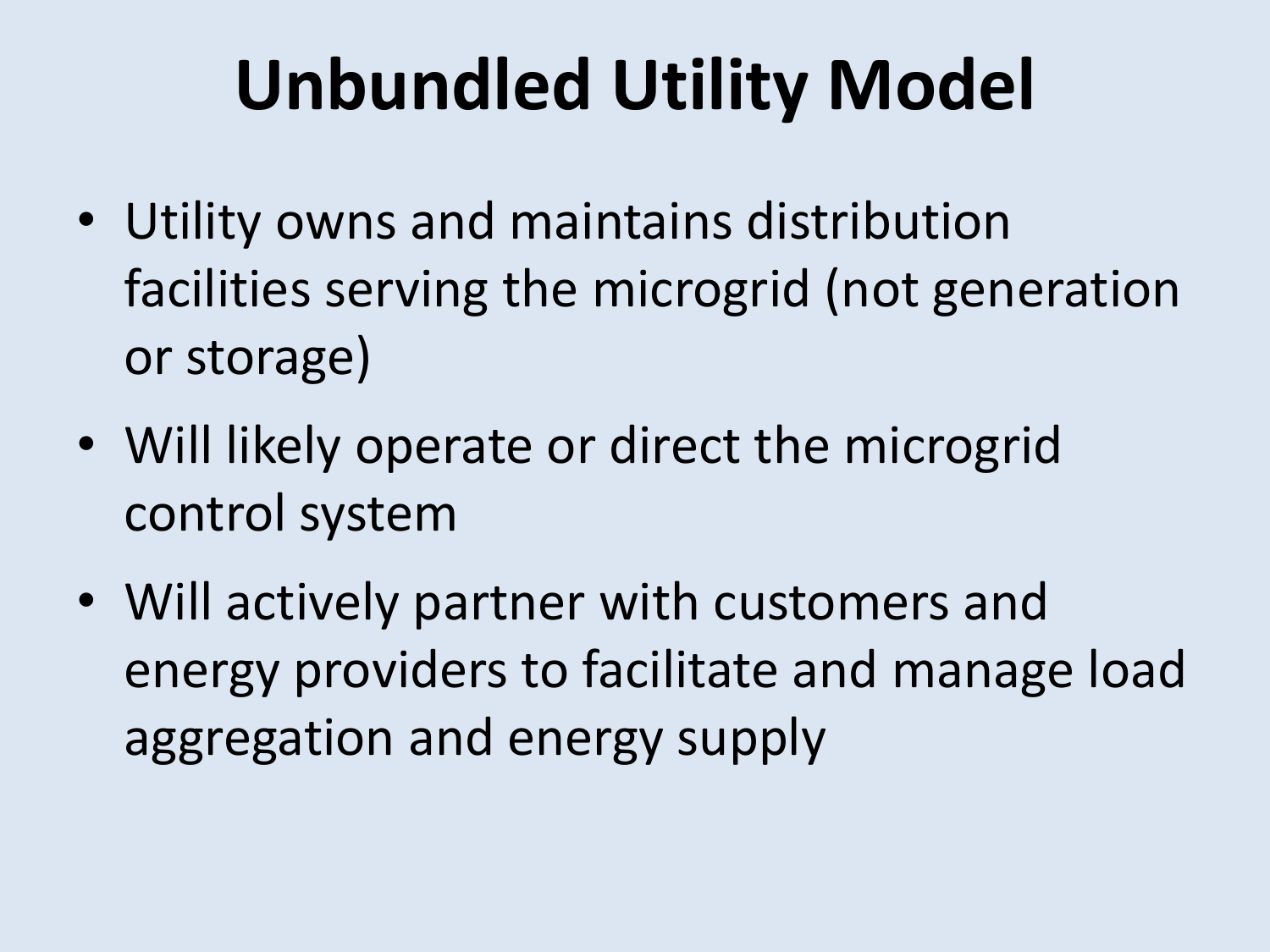### **Potential Areas for Partnering**

### **Interconnection Facilities**

**System Design**



**Project Financing**

**Microgrid Management**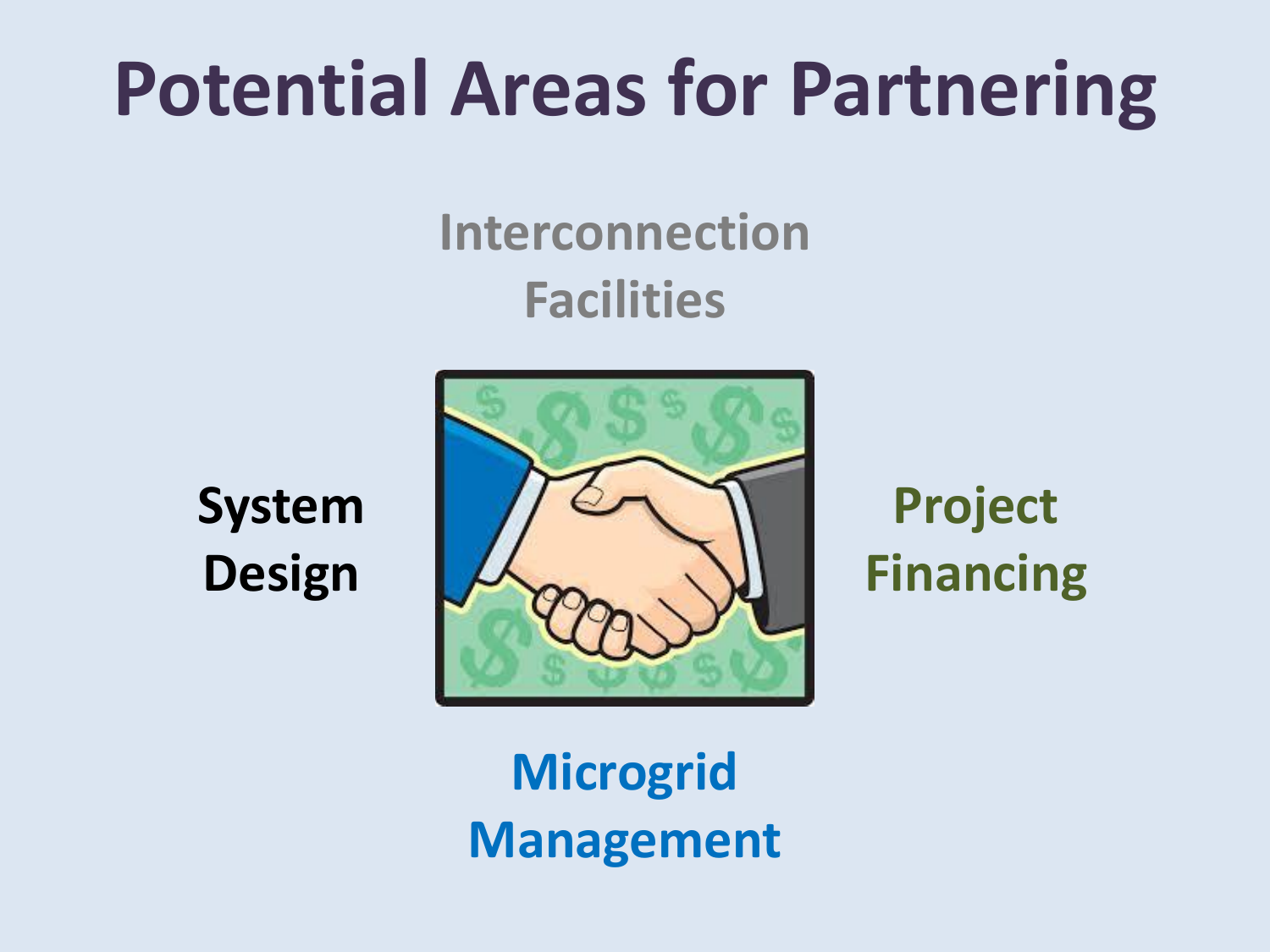### The Current Regulatory Environment for Microgrids

- General regulatory climate has been **favorable to DG and net metering**, but **ambivalent about microgrids**
- Most frequently cited barrier: requirement for microgrid to have **electricity marketer or public utility status** as precondition for sales to others
- Second most frequently cited barrier: **franchise violations** when selling to utility customers or running wires across public rights-of-way
- **Interconnection issues** exist, but these are **generally considered manageable** (many standards have already evolved to accommodate DG)
- A common regulatory perception: if utilities are doing their jobs, then microgrids should not be necessary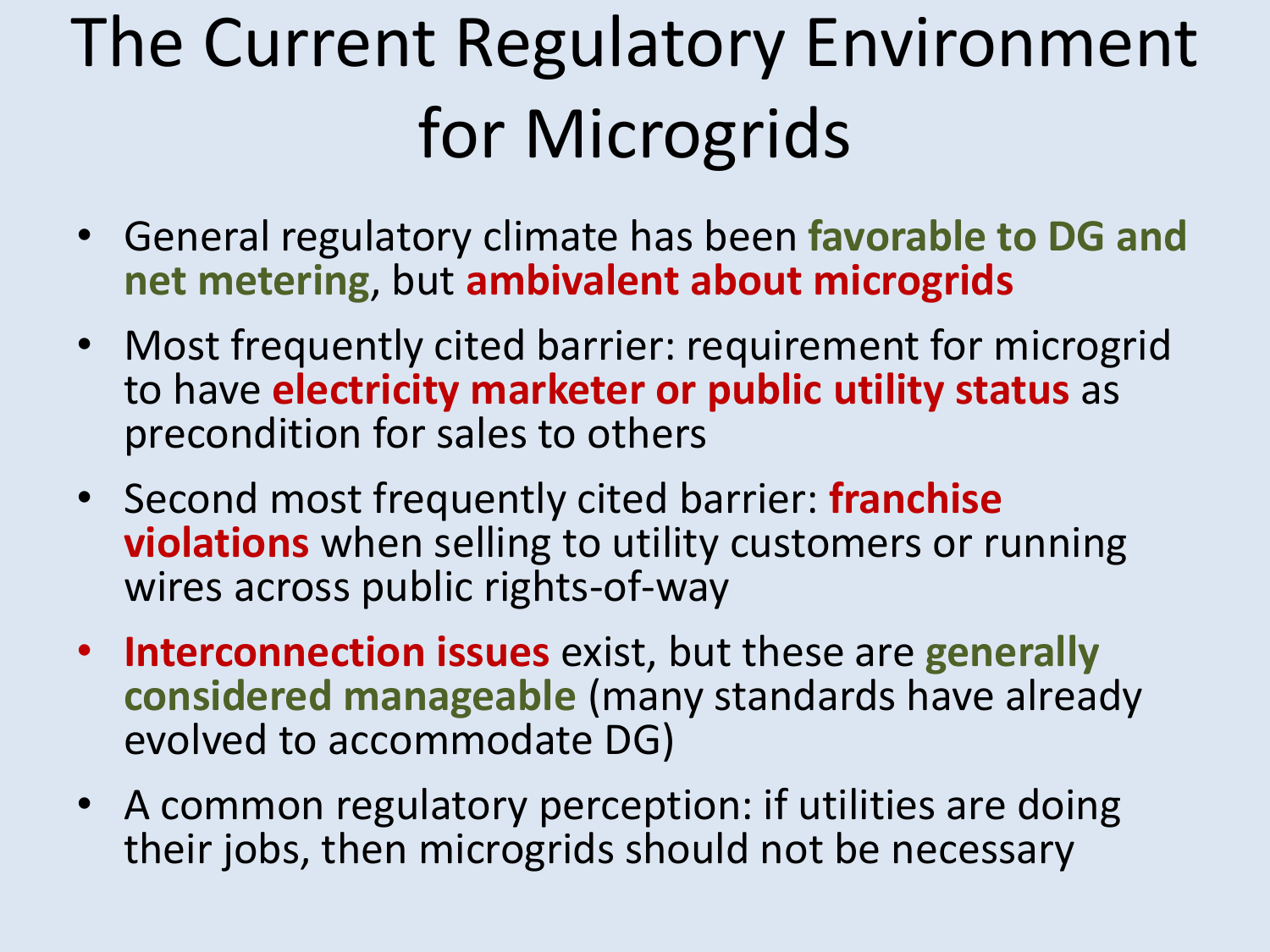### **Key Challenges**

- Standby Charges
	- Who pays (i.e. all customers on microgrid, owners, generators, etc.)
	- What is appropriate level?
	- In what manner (tariff design)
- Recovery of System Costs
	- Engineering Studies
	- Distribution System Upgrades
- Siting
- Relationship with Incumbent Utility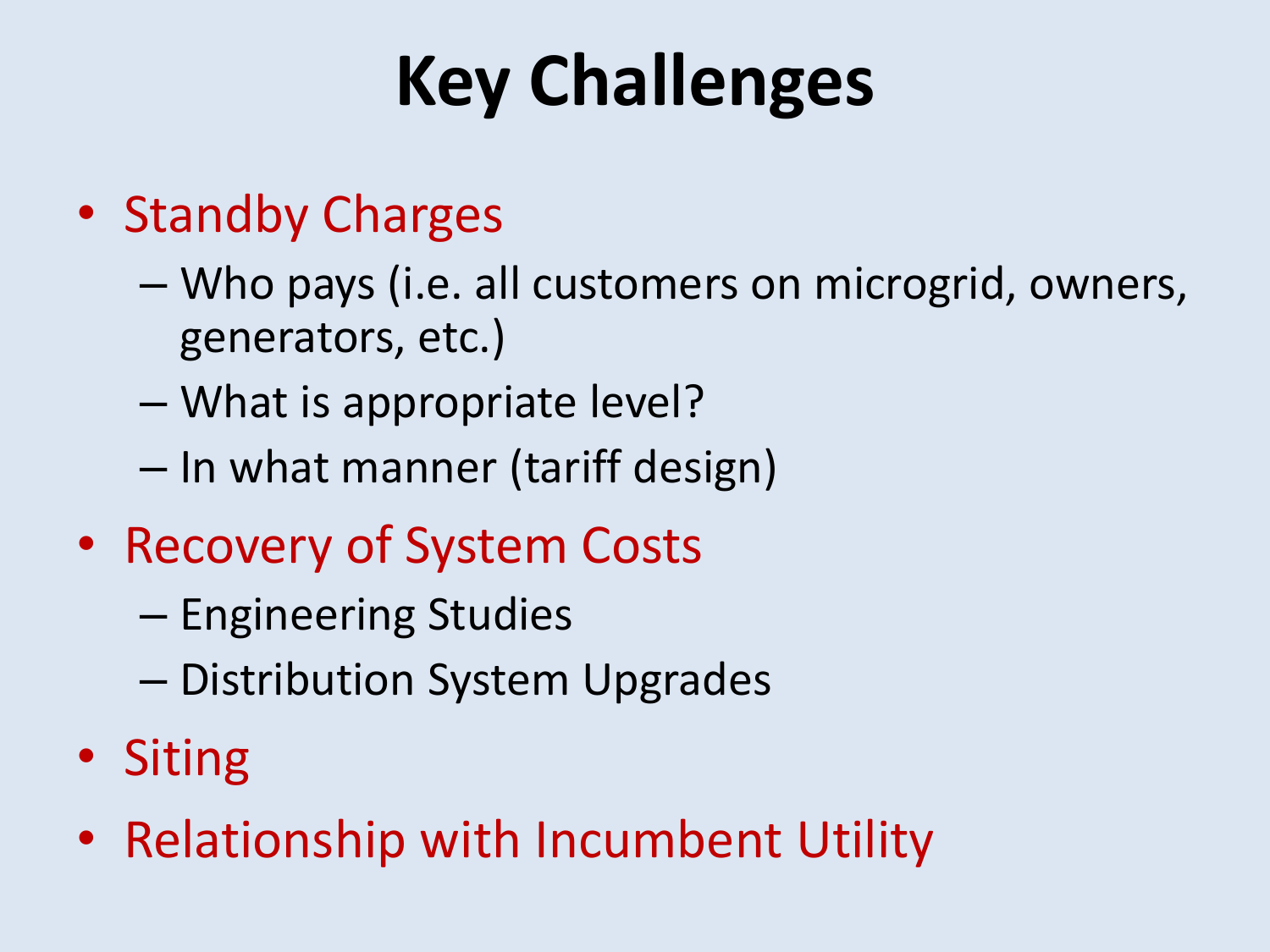### **The Ideal Regulatory Environment for Microgrids**

- **Establish a clear (but sufficiently broad and flexible) definition of microgrids**, with corresponding rights and responsibilities within the electrical grid
- Support an **equitable methodology for compensation of services** provided by microgrids to the regulated grid, and for standby-services provided to the microgrids by regulated entities
- **Support unbundling and the growth of a diversity of services** on the grid, both by and to microgrids, and where these are competitively provided, allow market-based pricing and/or unregulated offerings
- Establish and maintain a **level playing field** for all services provided on the grid, with utilities, their affiliates, and third parties given the right to provide any or all of these services, subject to appropriate codes-of-conduct
- **Allow utilities to own, operate, and/or partner with microgrids** – either completely, or in part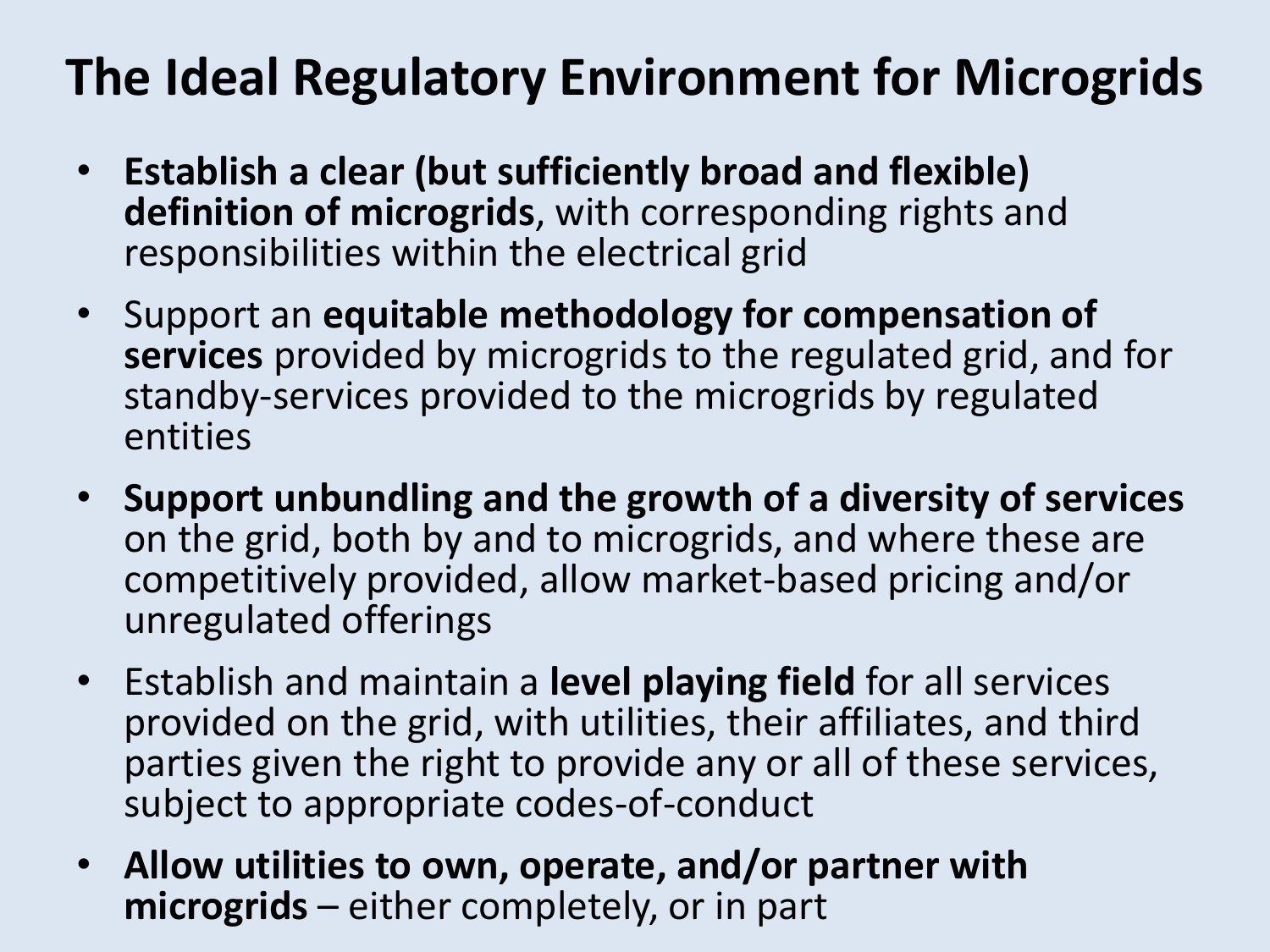### The Business Case: Typical Microgrid Costs

- Equipment and Installation
- Interconnection Costs
- Operating Costs
	- Administration
	- O&M
	- Insurance
- Incremental Fuel Expenses
- Less Incentives (Tax Breaks, Subsidies, etc.)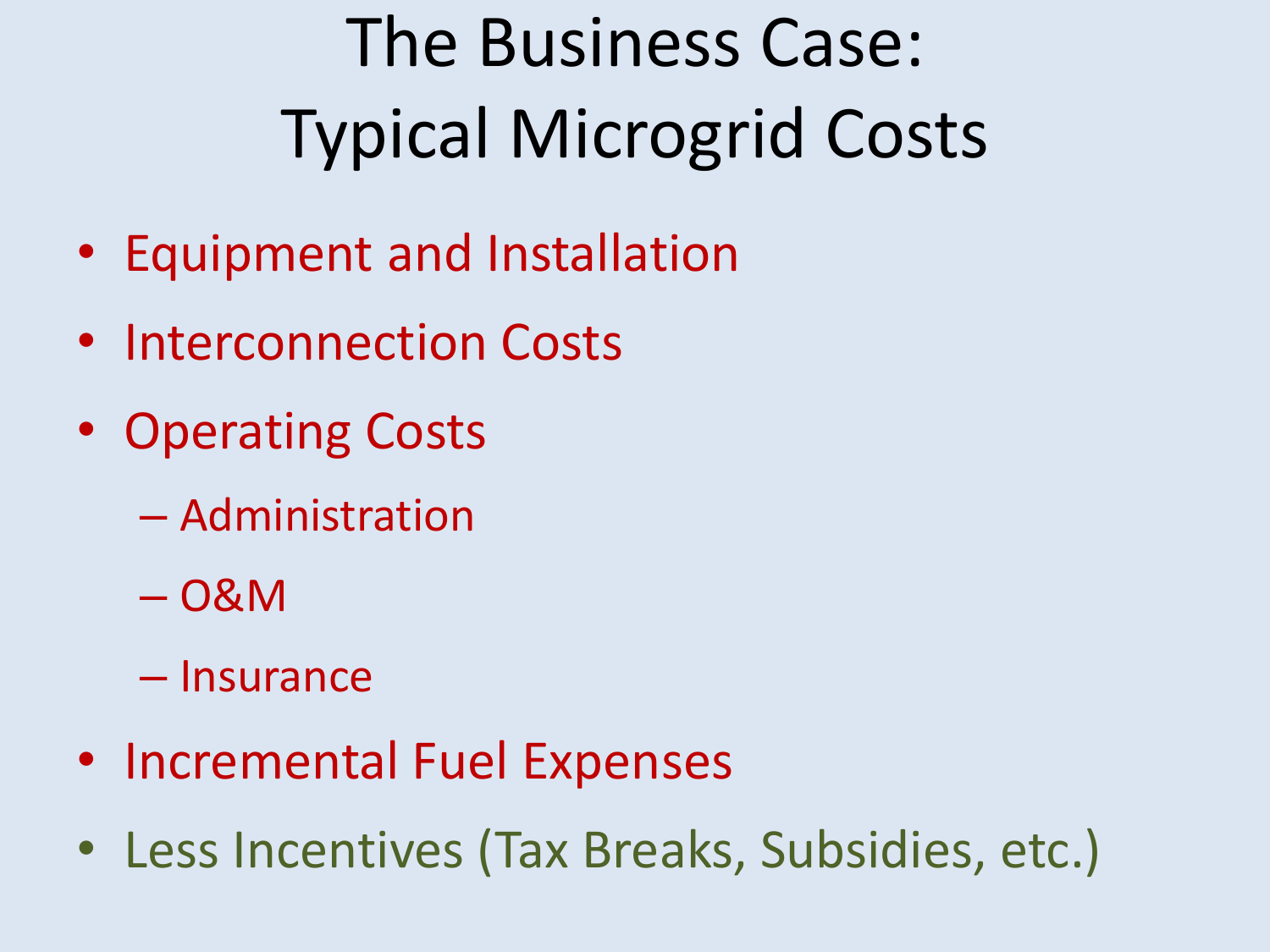### **Microgrid Benefits by Recipient**

| <b>Benefit</b>                                                      | <b>Participant</b>      | <b>Utility</b> | <b>Society</b>   |
|---------------------------------------------------------------------|-------------------------|----------------|------------------|
| <b>Reduced Power Outages On-Site</b>                                | $\mathsf{X}$            |                | X                |
| Reduced Purchases of Grid-Sourced Electricity                       | $\overline{\mathsf{X}}$ |                |                  |
| <b>Reduced Purchases of Heating Fuel</b>                            | $\mathsf{X}$            |                |                  |
| <b>Ancillary Services</b>                                           | $\sf X$                 |                |                  |
| Sales of Excess Electricity to Macro-Grid                           | $\mathsf{X}$            |                |                  |
| Participation in Demand-Response Programs                           | $\mathsf{X}$            |                |                  |
| Deferred T&D Capacity Investments                                   |                         | $\mathsf{X}$   |                  |
| <b>Reduced Operating Reserves</b>                                   |                         | $\mathsf{X}$   |                  |
| Lower SO <sub>x</sub> , NO <sub>x</sub> , CO <sub>2</sub> Emissions |                         |                | $\boldsymbol{X}$ |
| <b>Reduced Line Losses</b>                                          |                         |                | $\boldsymbol{X}$ |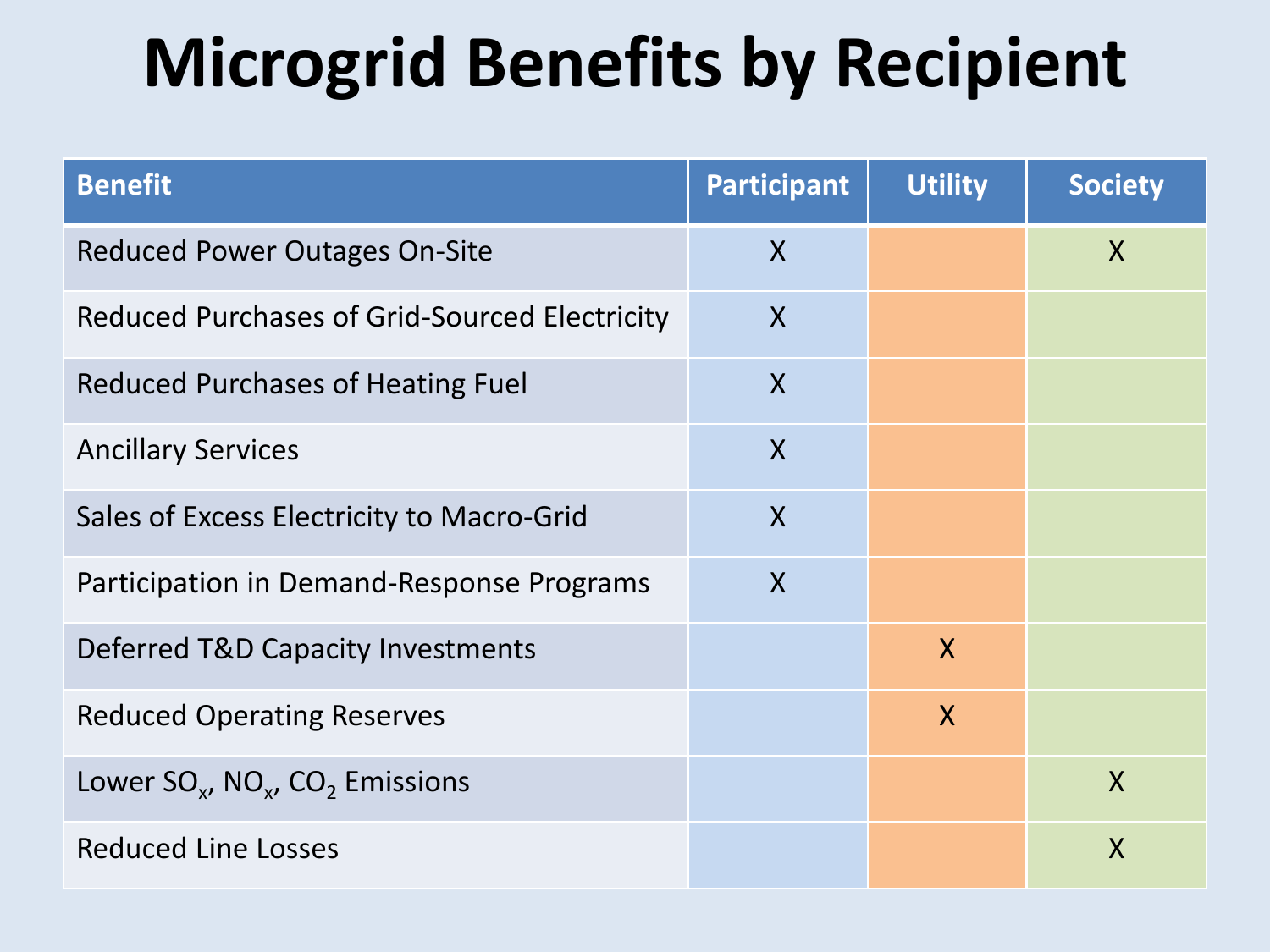## **Ancillary Services**

**Earnings Potential for Each of These Services Will Depend Upon the Structure of the Electricity Market and the Size of the Microgrid**

#### **Reactive Supply and Voltage Support Supply of Reserves**

#### **Regulation and Load Following**

#### **System Black Start | Network Stability**

- **Frequency Responsive** 
	- **Spinning Reserve**
- **Supplemental Reserve**
- **Backup Supply**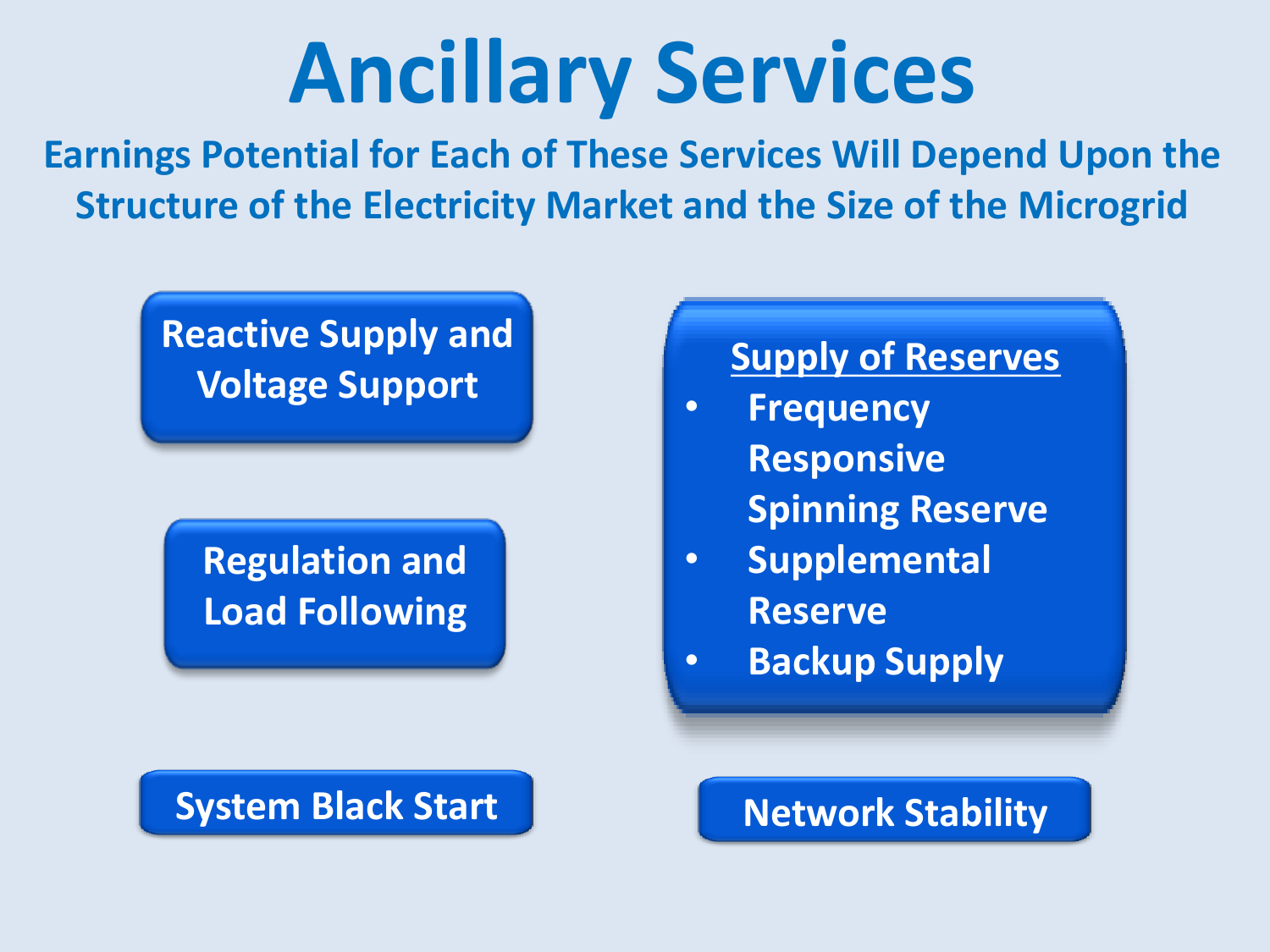### Degrees of Reliability and Time Without Power

#### **Reliability**

99.0% 99.9% 99.99% 99.999% 99.9999% 99.99999% 99.999999% 99.9999999%

#### **Time Without Power**

3.7 days per year 9 hours per year 53 minutes per year 5 minutes per year 32 seconds per year 3 seconds per year 0.32 seconds/year 0.032 seconds/year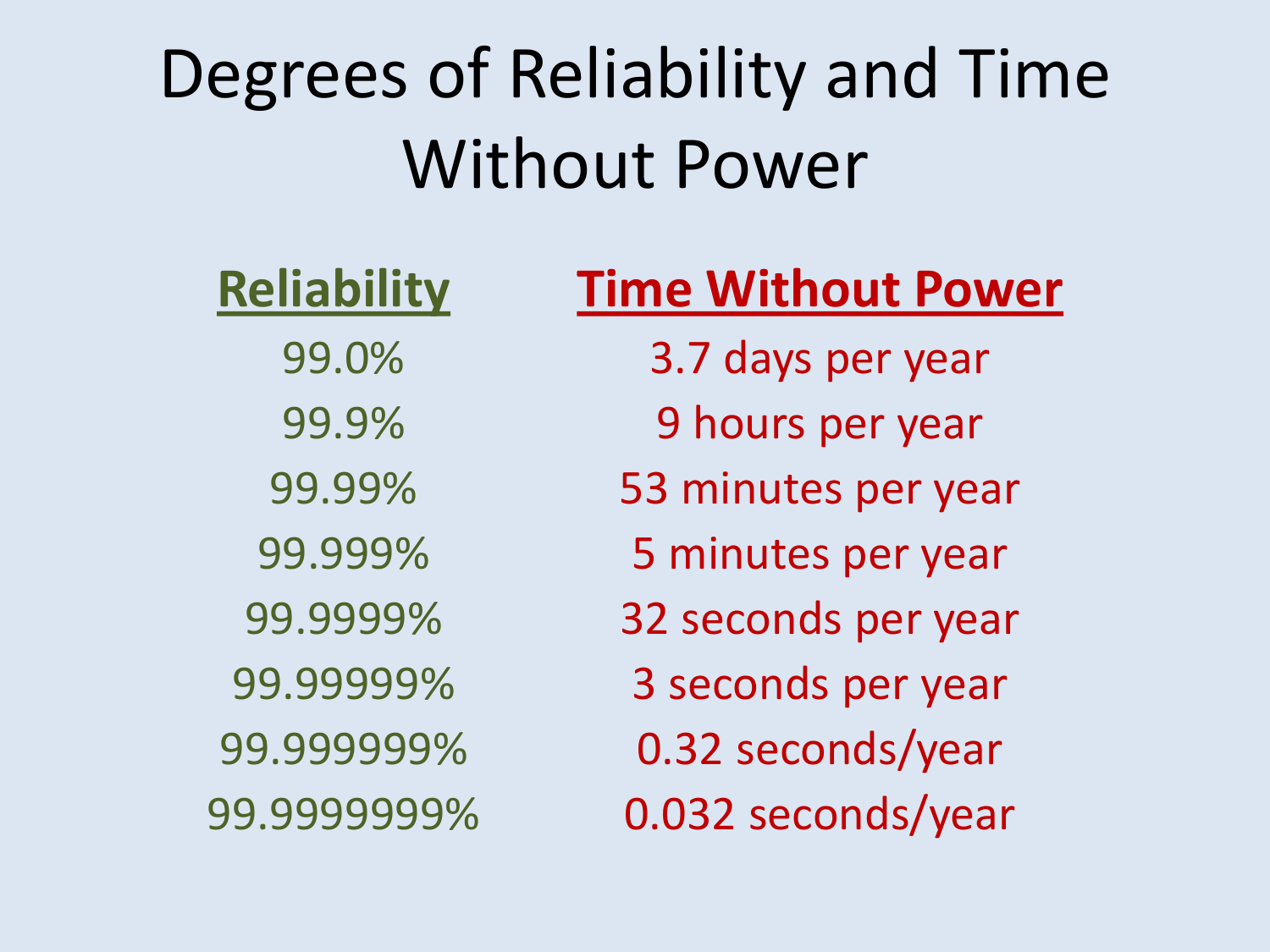#### Estimated Average Electric Customer Interruption Costs US 2008\$ By Customer Type and Duration

|                                 | <b>Interruption Duration</b> |            |              |           |            |  |  |  |  |
|---------------------------------|------------------------------|------------|--------------|-----------|------------|--|--|--|--|
| <b>Interruption Cost</b>        | Momentary                    | 30 minutes | 1 hour       | 4 hours   | 8 hours    |  |  |  |  |
| <b>Medium and Large C&amp;I</b> |                              |            |              |           |            |  |  |  |  |
| Cost Per Event                  | \$6,558                      | \$9,217    | \$12,487     | \$42,506  | \$69,284   |  |  |  |  |
| Cost Per Average kW             | \$8.0                        | \$11.3     | \$15.3       | \$52.1    | \$85.0     |  |  |  |  |
| <b>Cost Per Un-served kWh</b>   | \$96.5                       | \$22.6     | \$15.3       | \$13.0    | \$10.6     |  |  |  |  |
| Cost Per Annual kWh             | $9.18E - 04$                 | $1.29E-03$ | 1.75E-03     | 5.95E-03  | $9.70E-03$ |  |  |  |  |
| <b>Small C&amp;I</b>            |                              |            |              |           |            |  |  |  |  |
| Cost Per Event                  | \$293                        | \$435      | \$619        | \$2,623   | \$5,195    |  |  |  |  |
| Cost Per Average kW             | \$133.7                      | \$198.1    | \$282.0      | \$1,195.8 | \$2,368.6  |  |  |  |  |
| <b>Cost Per Un-served kWh</b>   | \$1,604.1                    | \$396.3    | \$282.0      | \$298.9   | \$296.1    |  |  |  |  |
| Cost Per Annual kWh             | 1.53E-02                     | $2.26E-02$ | 3.22E-02     | \$0.137   | \$0.270    |  |  |  |  |
| Residential                     |                              |            |              |           |            |  |  |  |  |
| Cost Per Event                  | \$2.1                        | \$2.7      | \$3.3        | \$7.4     | \$10.6     |  |  |  |  |
| Cost Per Average kW             | \$1.4                        | \$1.8      | \$2.2        | \$4.9     | \$6.9      |  |  |  |  |
| <b>Cost Per Un-served kWh</b>   | \$16.8                       | \$3.5      | \$2.2        | \$1.2     | \$0.9      |  |  |  |  |
| Cost Per Annual kWh             | $1.60E - 04$                 | $2.01E-04$ | $2.46E - 04$ | 5.58E-04  | 7.92E-04   |  |  |  |  |

Source: "How to Estimate the Value of Service Reliability Improvements," Sullivan, Michael J., Matthew G. Mercurio, Josh A. Schellenberg, and Joseph H. Eto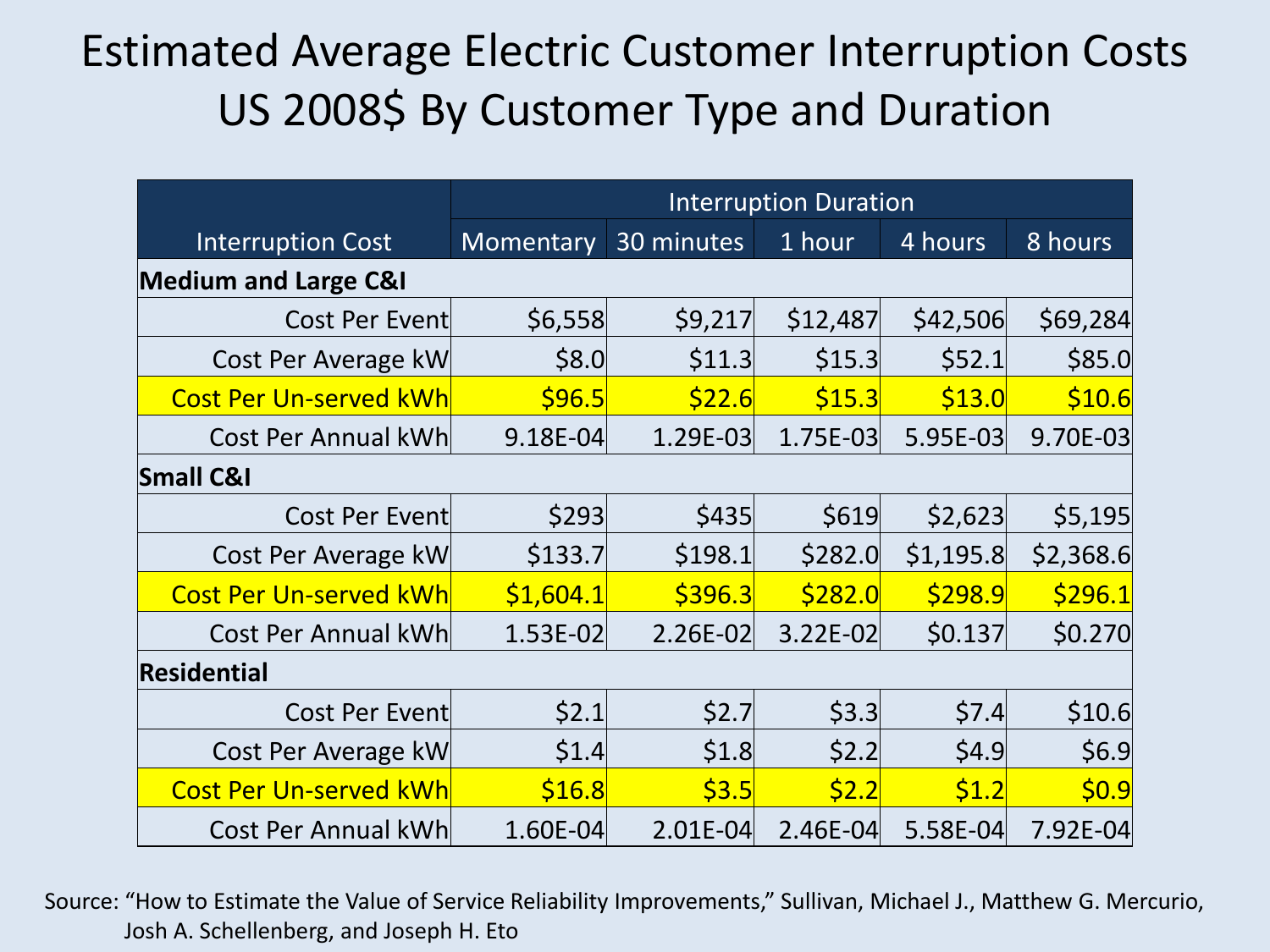### **Cost Recovery**

How Much Will the Microgrid Customer Pay?

### **Electricity Bill**

- Levelized Cost of Microgrid-Produced Electricity
- Cost of Distribution Services Provided by Distribution Operator
- Interconnection Costs
- Profits Retained by Microgrid Owner/Operator
- Less Revenues for Services Provided by Microgrid to Macrogrid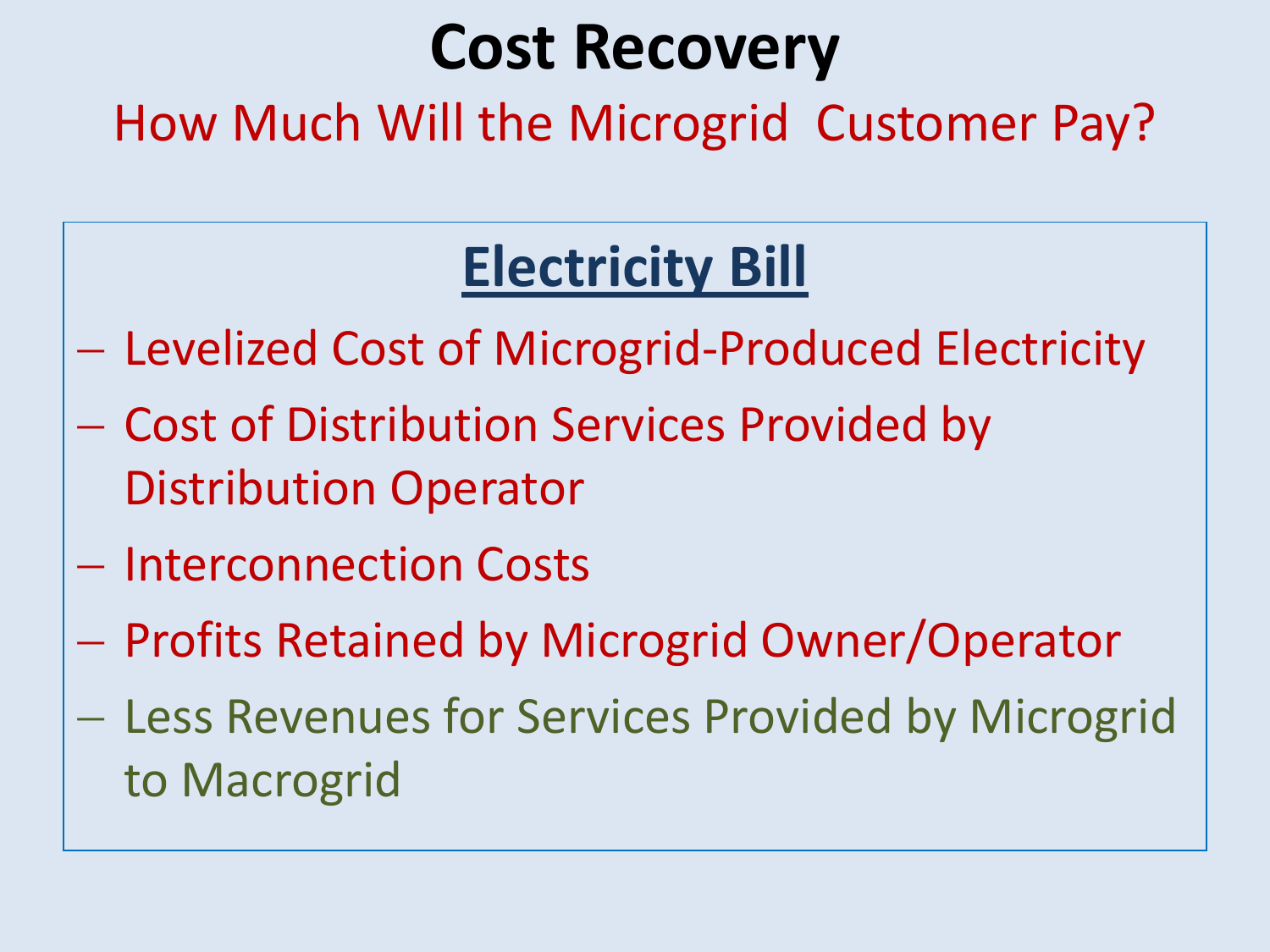### **Microgrid Benefits** A Balancing Act



Private capital providers for microgrids must get a **return** on their investment, but microgrid users must have an **incentive** to be part of one.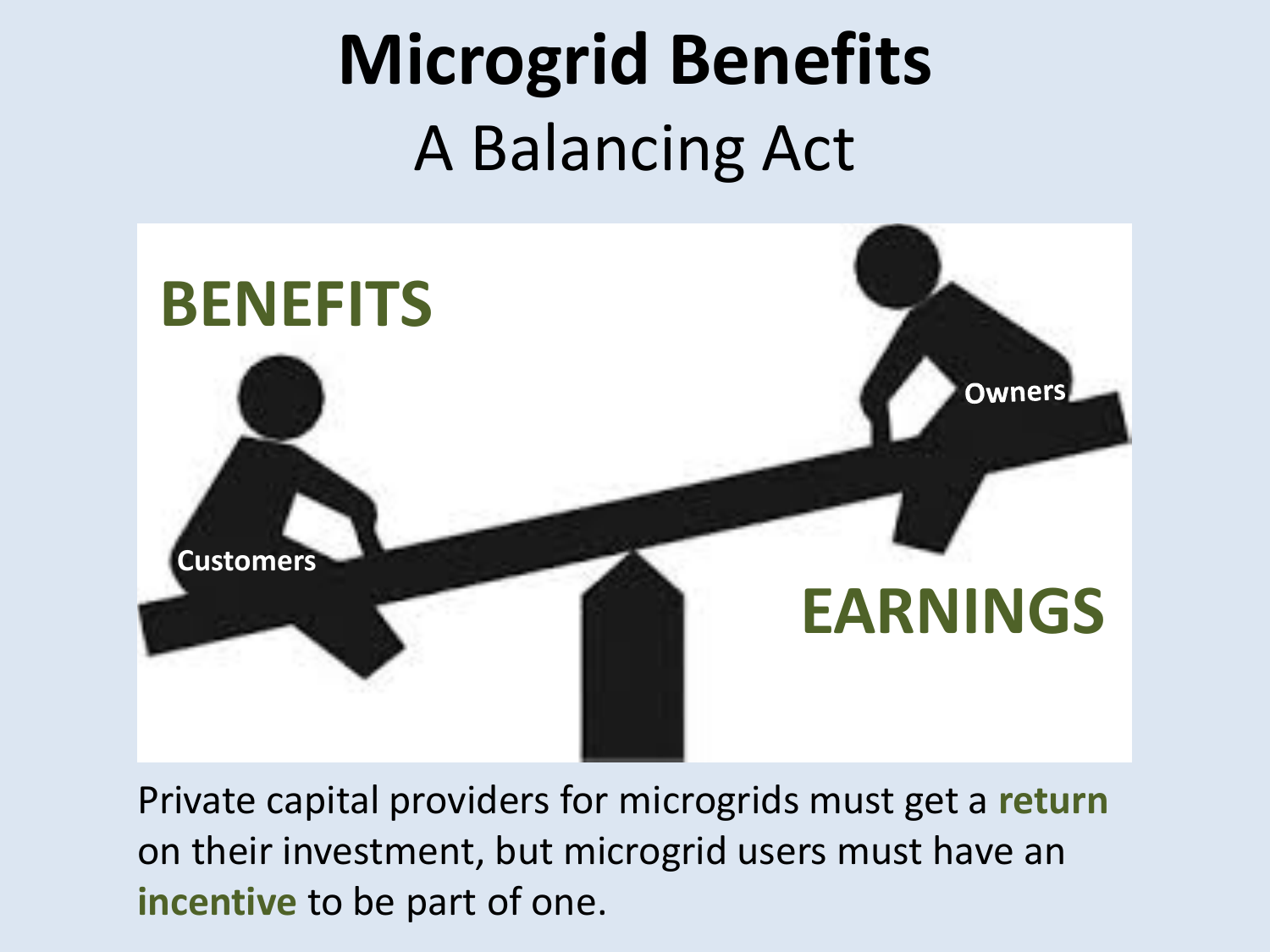### **The Regulated Business Case** Three Alternatives

**Maintain current rate structure for microgrid customers**

#### •**Advantage:**

Customers pay no additional cost for added reliability/security

#### •**Disadvantage:**

Utility may not attain allowed return for services provided

**Set customer rates based on allowed return**

#### •**Advantage:**

Risk to utilities minimized

•**Disadvantage:** Customer may feel that incremental services (e.g., greater reliability) do not justify higher rates

**Establish performance-based rates**

#### •**Advantage:**

Benefits/risks will be shared by utility and customers

#### •**Disadvantage:**

Utility may not get sufficient return **and** customers may feel that services are overpriced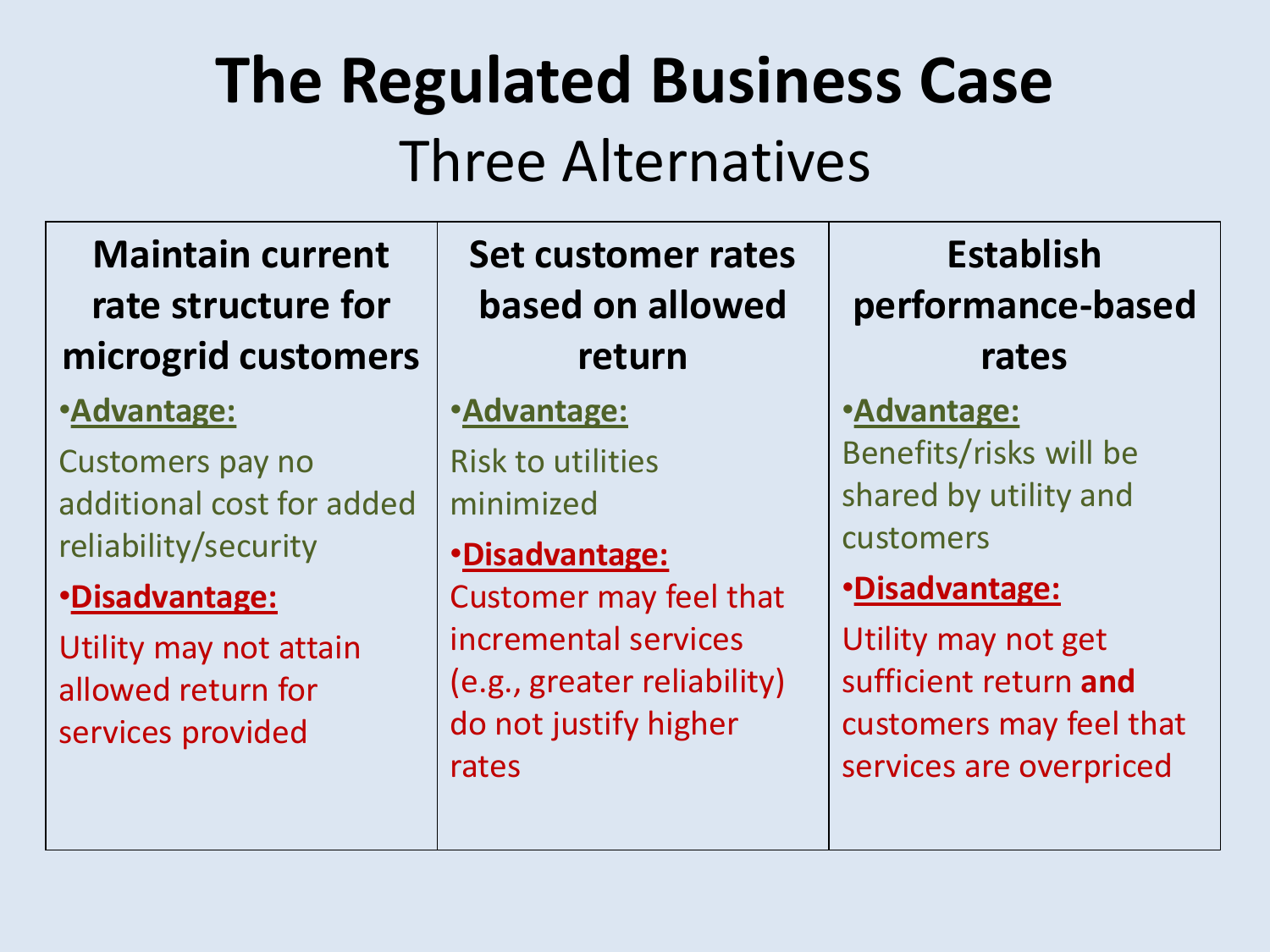### **Cost Recovery Methods** What Are Utilities Currently Doing?

| <b>Company</b> | <b>Socialized</b><br><b>Costs and</b><br><b>Benefits</b> | <b>Socialized</b><br>Costs /<br><b>Targeted</b><br><b>Benefits</b> | <b>External</b><br><b>Grants, Tax-</b><br>Breaks,<br><b>Funding</b> | <b>Special Tariffs</b><br><b>Targeted to</b><br><b>Microgrid</b> | <b>Below-the-</b><br><b>Line Earnings</b><br>from 3 <sup>rd</sup> Party |
|----------------|----------------------------------------------------------|--------------------------------------------------------------------|---------------------------------------------------------------------|------------------------------------------------------------------|-------------------------------------------------------------------------|
| Constellation  | Company-<br>Owned                                        |                                                                    |                                                                     |                                                                  | <b>Bloom Energy</b>                                                     |
| Dominion       | Kitty Hawk                                               |                                                                    |                                                                     | <b>Military Bases</b>                                            |                                                                         |
| <b>Duke</b>    |                                                          |                                                                    | <b>Research Grants</b>                                              | <b>Back-up Service</b>                                           |                                                                         |
| Oncor          |                                                          | Benefits to<br>Microgrid Only                                      |                                                                     |                                                                  |                                                                         |
| <b>PEPCO</b>   |                                                          | <b>Benefits to DG</b><br><b>Owners</b>                             |                                                                     |                                                                  |                                                                         |
| PG&E           |                                                          |                                                                    | DoD / DoE for<br><b>Current Projects</b>                            | <b>Future Projects</b>                                           |                                                                         |
| SDG&E          | <b>Residual Costs</b>                                    |                                                                    | Most Covered by<br>Awards/Grants                                    | <b>Future Projects</b><br>(Some Costs)                           |                                                                         |